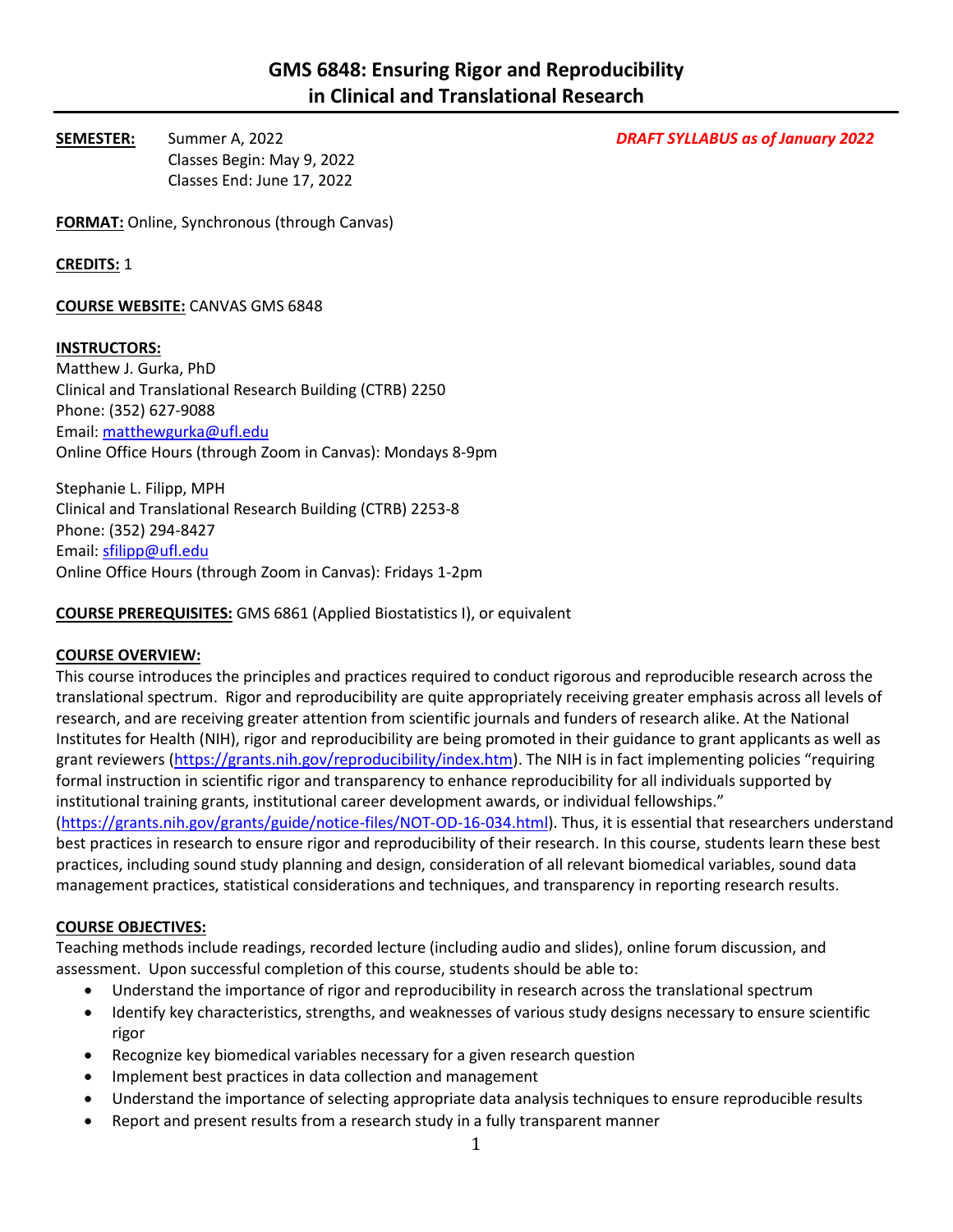| Week           | <b>Dates</b>  | Topic                                                                                 | Quiz/Exam  | <b>Due Date</b><br>(11:59 EST) |
|----------------|---------------|---------------------------------------------------------------------------------------|------------|--------------------------------|
| 1              | $5/9 - 5/13$  | Introduction; General overview/motivation<br>on rigor and reproducibility in research | Quiz 1     | 5/15                           |
| $\overline{2}$ | $5/16 - 5/20$ | Study design considerations across<br>the translational spectrum                      | Quiz 2     | 5/22                           |
| 3              | $5/23-5/27$   | Selecting all relevant biomedical variables                                           | Quiz 3     | 5/29                           |
| 4              | $5/30-6/3$    | Data collection and management: best practices                                        | Quiz 4     | 6/5                            |
| 5              | $6/6 - 6/10$  | Analyzing data to ensure reproducibility                                              | Quiz 5     | 6/12                           |
| 6              | $6/13 - 6/17$ | Transparency in research reporting                                                    | Final Exam | 6/16                           |

#### **COURSE LOGISTICS:**

- Weekly module materials along with recorded lectures will be posted to the course Canvas site by noon (12:00pm) on Mondays.
- Weekly quizzes will also become available on Canvas on Mondays at noon (12:00pm), and are due the following Sunday at 11:59pm. **Note: The Final Exam has a different schedule to ensure timeliness of final grades.**
- Regular office hours are noted in this syllabus for Dr. Gurka (Mondays 8-9pm) and Ms. Filipp (Fridays 1-2pm).
	- $\circ$  These office hours will be held via Zoom within the Canvas site.
	- o Office hours will be recorded and uploaded to the Canvas site.
	- o **Dr. Gurka's initial office hours (Monday May 9, 8-9pm) will provide an overview of the course.**
- The final exam will be available on Canvas on Monday June 13 at 6am and is due via Canvas Thursday June 16 11:59pm EST.

**COURSE REQUIREMENTS:** Students are expected to actively engage in weekly discussions, complete readings posted to Canvas, view recorded lecture slide decks with paired audio, and complete weekly quizzes and a final exam. A computer with high-speed Internet connectivity, ability to read/review/edit Microsoft files, ability to read/review pdf files, and a working webcam and microphone are required to effectively complete all course components.

#### **TEXTBOOKS/READING MATERIALS:**

A selection of scientific publication(s) and article(s) will be assigned to read each week; each publication will be chosen to highlight the content of that particular module and will be discussed in the weekly discussion forum. Students are responsible for any content from the assigned readings posted in the weekly module folder. Quizzes may cover any course content covered in assigned readings, and lectures.

The following are suggested *general reference materials*; however, they are not required. Those available in a digital format are posted on Canvas in the course resources folder.

#### **REFERENCES:**

- Williams M., Curtis M., Mullane K. *Research in the Biomedical Sciences*: *Transparent and Reproducible* (1st edition). Elsevier, 2017.
- Popper K. *The Logic of Scientific Discovery* [\(available online\)](http://strangebeautiful.com/other-texts/popper-logic-scientific-discovery.pdf).
- Guidelines for Transparency and Openness Promotion (TOP) in Journal Policies and Practices. [https://osf.io/ud578/?\\_ga=1.211230620.829898984.1435325845](https://osf.io/ud578/?_ga=1.211230620.829898984.1435325845)
- *Nature* Editorial. Journals Unite for Reproducibility. [http://www.nature.com/news/journals-unite-for](http://www.nature.com/news/journals-unite-for-reproducibility-1.16259)[reproducibility-1.16259](http://www.nature.com/news/journals-unite-for-reproducibility-1.16259)
- *Nature* Special Article Collection. [Challenges in Irreproducible Research.](https://www.nature.com/news/reproducibility-1.17552)
- Collins, FS, Tabak, LA. Policy[: NIH plans to enhance reproducibility.](http://www.nature.com/news/policy-nih-plans-to-enhance-reproducibility-1.14586) Nature. 505, 612–613. (30 January 2014)
- McNutt M[. Reproducibility.](http://science.sciencemag.org/content/343/6168/229.full) Science. 343, 229 (17 January 2014)
- Clayton JA[. Studying both sexes: a guiding principle for biomedicine.](http://www.fasebj.org/content/30/2/519.full.pdf+html) *FASEB J*. Vol.30, No.2, pp: 519-524. (February 2016).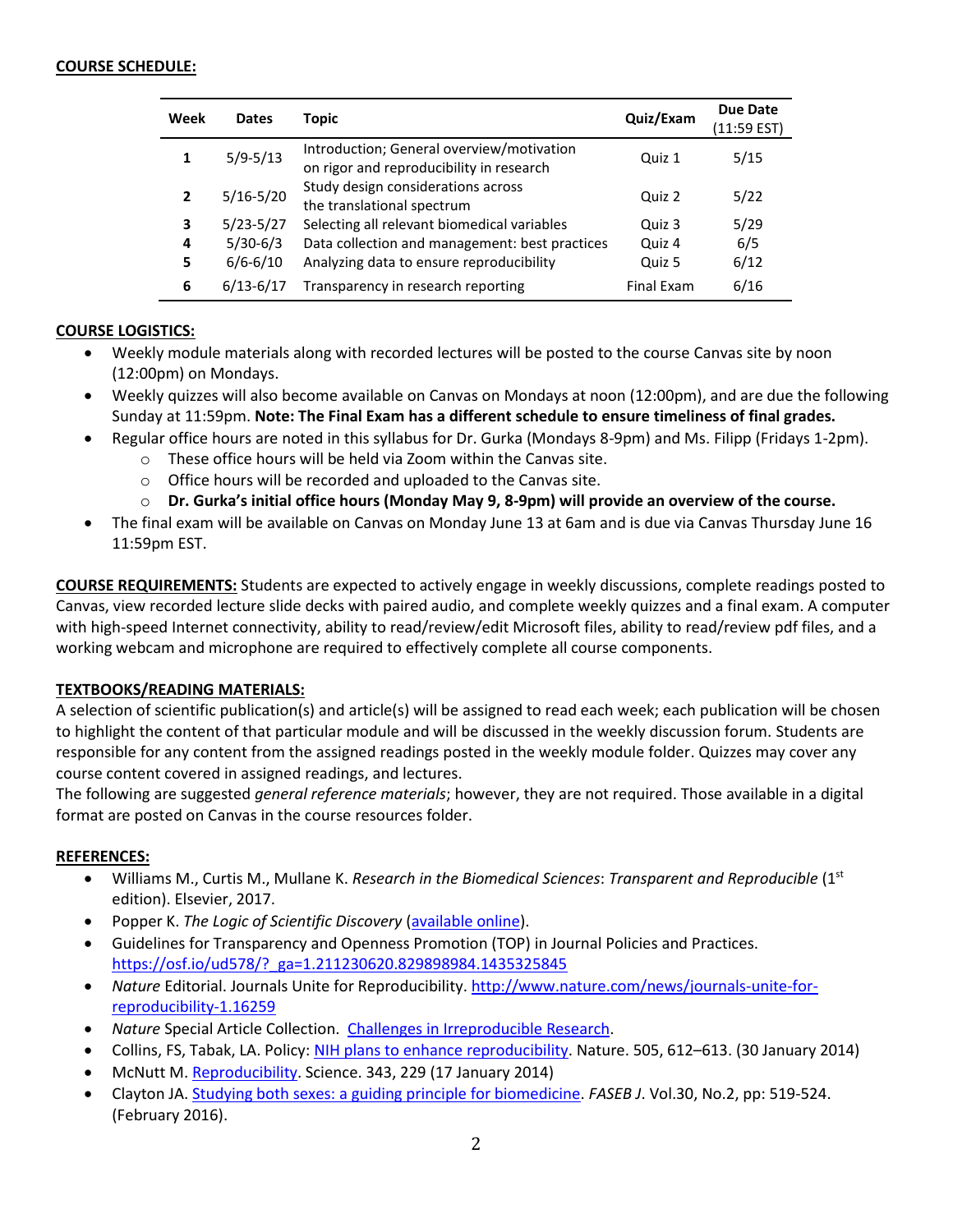#### **COURSE COMMUNICATIONS:**

General course questions should be posted to the discussion board on Canvas. We will respond to discussion posts within 24 hours during the workweek (48 hours over the weekend). Private or grade related questions should be sent to us via the email function in Canvas. The e-learning canvas site follows the rules and regulations of FERPA. Using the email function in Canvas, select both instructors and any teaching assistants as recipients, and include the course pneumonic, GMS6848, in the subject line (to facilitate a more timely response).

#### **ATTENDANCE:**

Success in this course is dependent on your active participation and engagement throughout the course. As such, students are required to complete all quizzes by the due date, and to actively participate in class discussions posts.

## **OFFICE HOURS:**

Online "office hours" will be held on a weekly basis throughout the term via Zoom within Canvas. We also are available via email. For those who wish to meet individually via phone/web conference, please email the instructors to arrange a time.

#### **GRADE COMPOSITION:**

Students' final grades will be determined via a variety of assessments, specifically: weekly discussions, quizzes, and a final exam.

| <b>Assessment Description</b>                                                                                                                                                                         | <b>Points Possible</b>          | % of Grade |
|-------------------------------------------------------------------------------------------------------------------------------------------------------------------------------------------------------|---------------------------------|------------|
| <b>Weekly Discussion Participation</b>                                                                                                                                                                |                                 |            |
| Contribution to discussion of assigned weekly<br>$\bullet$<br>publication(s) via Canvas online forum<br>Students are required to actively engage in four<br>$\bullet$<br>separate discussion sessions | 40 pts<br>(i.e. 10 pts each)    | 20%        |
| <b>Weekly Quizzes</b><br>There will be weekly quizzes administered online<br>$\bullet$<br>via Canvas; 5 in total                                                                                      | $100$ pts<br>(i.e. 20 pts each) | 50%        |
| <b>Final Exam</b>                                                                                                                                                                                     |                                 |            |
| Evaluation of course content and critique of a<br>$\bullet$<br>Scientific Publication<br>Due 06/18/2020 11:59pm EST<br>$\bullet$                                                                      | 60 pts                          | 30%        |
|                                                                                                                                                                                                       |                                 |            |
| <b>Total Points Possible:</b>                                                                                                                                                                         | <b>200 pts</b>                  | 100 %      |

#### **WEEKLY DISCUSSIONS:**

Each week, students will be asked to read one or more articles that highlights the content for that particular module/week. On Mondays, a prompt will be posted to the weekly discussion forum which draws on lecture content and course reading material for that week's module. Students will be assigned discussion groups; these discussion groups will be assigned at the beginning of the course. Students are expected to provide a meaningful contribution within their discussion group (in the form of providing at least one meaningful comment on various aspects of the articles, asking a provocative question to the group, and/or responding to others' questions) **in four of the six weeks of the course.** It is highly encouraged to engage every week if you are able! Discussions will 'close' at the end of the week, Sunday 11:59pm EST (**except for Week 6, which will close on Thursday June 18th at 11:59pm**). You may not go back and contribute to a previous discussion in subsequent weeks to receive credit.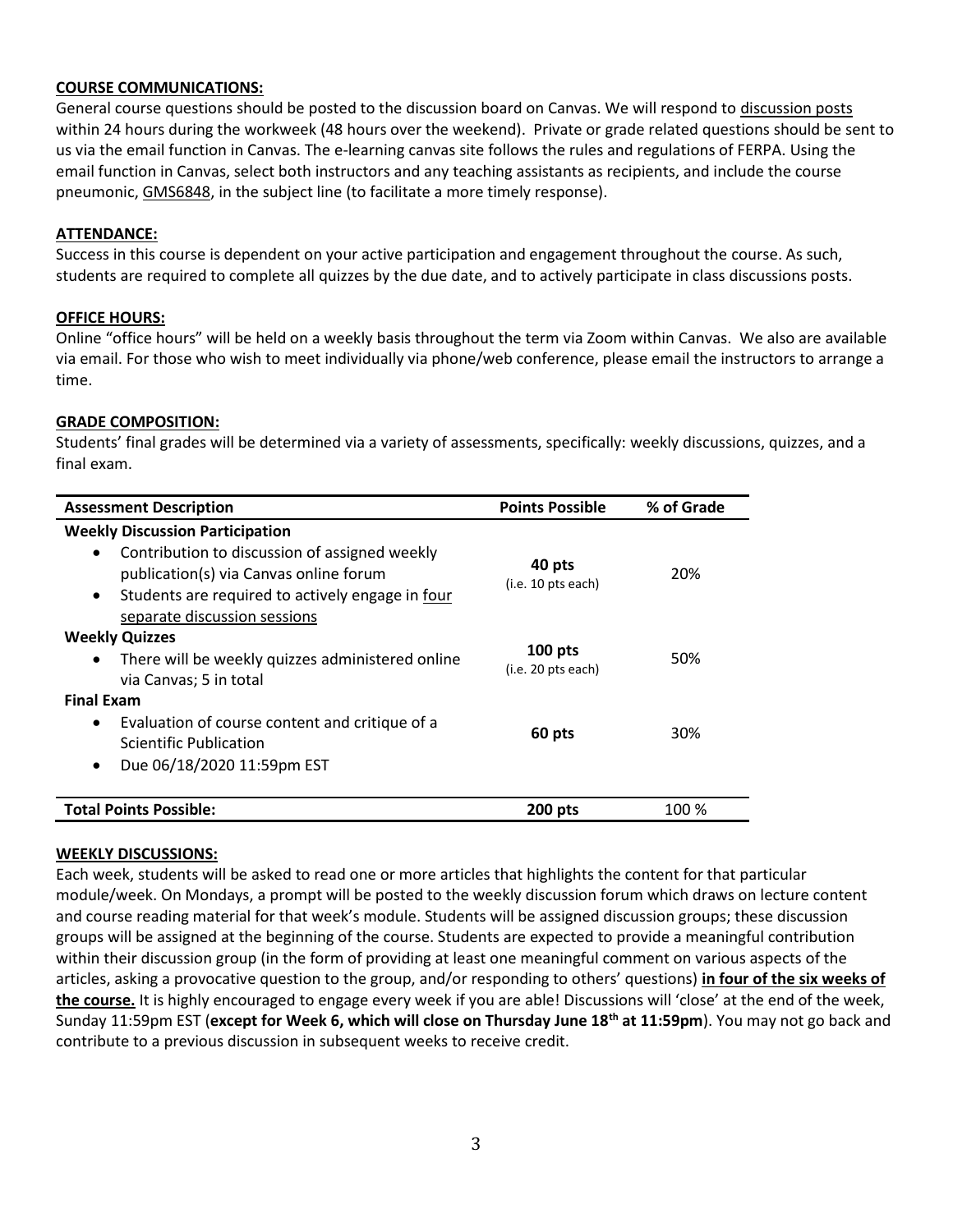## **QUIZZES:**

There is an online quiz associated with the first 5 modules of the course. Quizzes will be posted to the module on Mondays; students will need to complete the quiz by the following Sunday (**the quiz must be completed by Sunday at 11:59pm EST**). Each module's quiz will consist of focus on the course content covered in that particular module. Each quiz will consist of 10 questions intended to assess depth of understanding of the material; students will have **30 minutes once they begin the quiz to complete it**. Students are strongly encouraged to find a time when they complete the quiz without interruption, as there will not be an opportunity to pause the quiz once the student begins taking it. Quizzes are administered via Canvas and students should take the quiz in an environment with a dependable internet connection. **Quizzes cannot be retaken** and unanswered questions will receive a score of zero points.

#### **FINAL EXAM:**

The final exam will be a combination of short-answer style and multiple-choice questions, and will utilize a scientific publication (or excerpts) to evaluate the depth of understanding of course concepts presented throughout the course. In general, students will be asked to critically review the provided manuscript or excerpts and consider the quality, rigor, and transparency of the research. Further, they will identify whether or not it is possible to replicate the study, based solely on the methods described in the publication, and address the appropriateness of the chosen study design. They will be asked to identify the strengths and weaknesses of each section of the manuscript and where the researchers did or did not provide sufficient detail to ensure their work was rigorous, transparent, and reproducible. This exam will evaluate the students' ability to draw on major course topics and apply them to published research.

DUE: Thursday 06/16/2022 11:59pm EST

## **WEEK 6 ADJUSTMENTS:**

To facilitate timely grading, week 6 will have expedited submission deadlines which apply to the discussion forum and final exam. All week 6 materials will be due on Thursday June 16<sup>th</sup> at 11:59pm.

#### **ATTENDANCE POLICY:**

Please note all faculty are bound by the UF policy for excused absences. For information regarding the UF Attendance Policy, see the Registrar website for additional details:

[https://catalog.ufl.edu/ugrad/current/regulations/info/attendance.aspx.](https://catalog.ufl.edu/ugrad/current/regulations/info/attendance.aspx)

#### **GMS 6848 GRADING SCALE:**

| <b>Total Points Earned</b> | % of Total Points Earned | <b>Letter Grade</b> | <b>Grade Point Equivalent</b> |
|----------------------------|--------------------------|---------------------|-------------------------------|
| $186 +$                    | > 93                     | A                   | 4.0                           |
| 180-185                    | 90-92                    | А-                  | 3.67                          |
| 174-179                    | 87-89                    | B+                  | 3.33                          |
| 164-173                    | 83-86                    | B                   | 3.00                          |
| 160-163                    | 80-82                    | <b>B-</b>           | 2.67                          |
| 154-159                    | 77-79                    | C+                  | 2.33                          |
| 146-153                    | 73-76                    | C                   | 2.00                          |
| 140-145                    | 70-72                    | $C-$                | 1.67                          |
| 134-139                    | 67-69                    | D+                  | 1.33                          |
| 126-133                    | 63-66                    | D                   | 1.00                          |
| 120-125                    | 60-62                    | D-                  | 0.67                          |
| < 120                      | < 60                     | E                   | 0.00                          |

For more detail on letter grades and related University of Florida policies, please see the Grades and Grading Policies at [http://gradcatalog.ufl.edu/content.php?catoid=6&navoid=1219#grades.](http://gradcatalog.ufl.edu/content.php?catoid=6&navoid=1219#grades)